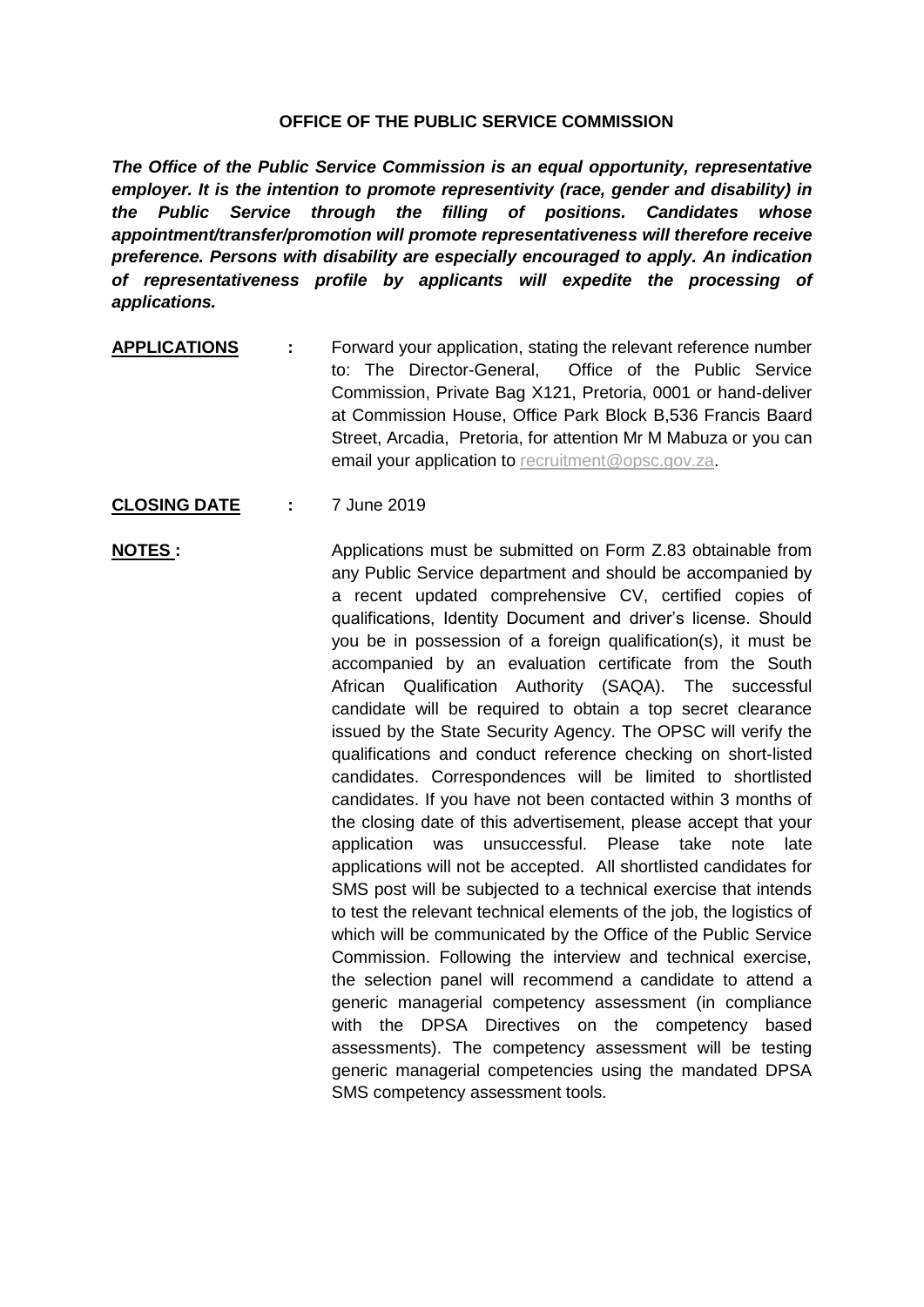## **POST : SENIOR SPECIALIST RESEARCHER: ORGANISATION AND ADMINISTRATION OF THE PUBLIC SERVICE (DIRECTOR LEVEL) REF SSR/OAPS/7/2019**

**SALARY** : All inclusive remuneration package of R1 005 063.00 per annum. The package includes a basic salary (70% of package), State's contribution to the Government Employees Pension Fund (13% of basic salary) and a flexible portion of 30% that may be structured in terms of applicable rules. The successful candidate will be required to enter into a performance agreement within three months after assumption of duty.

## **CENTRE : PUBLIC SERVICE COMMISSION HOUSE, PRETORIA**

**REQUIREMENTS :** A SAQA recognized Bachelor's Degree or equivalent qualification (new NQF level 7) in one of the following: Public Management or Public Administration or Social Sciences with proved primary research experience ● A relevant post graduate qualification will be an added advantage ● 5 years relevant experience in a middle/senior management post ● Minimum 10 years of leading and conducting research on public administration • Proven and strong research capability and research supervision skills • Conceptual ability in the design and implementation of research projects ● An experienced evaluator/ consultant/ policy analyst/ researcher, preferably somebody specialising in the organisation and administration, governance and management of institutions, underpinned by the nine principles in section 195 of the Constitution ● A strong understanding of the Constitution and the intersection between the rights, values and principles as they relate to public administration ● Experience and knowledge in the application of the provisions of the relevant legislation and regulations that govern the Public Service ● Strategic understanding and knowledge of the application of the Constitutional Values and Principles (CVPs) as contained in Section 195 ● An understanding of how current public administration management and operational processes comply, or do not comply, with the CVPs ● Excellent project management and problem solving abilities ● Exceptional understanding of the policy environment within which Public Service delivery takes place ● Excellent communication (written and verbal) skills Proven and strong research capability and research supervision skills • Conceptual ability in the design and implementation of research projects ● An experienced evaluator/ consultant/ policy analyst/ researcher, preferably somebody specialising in the organisation and administration,